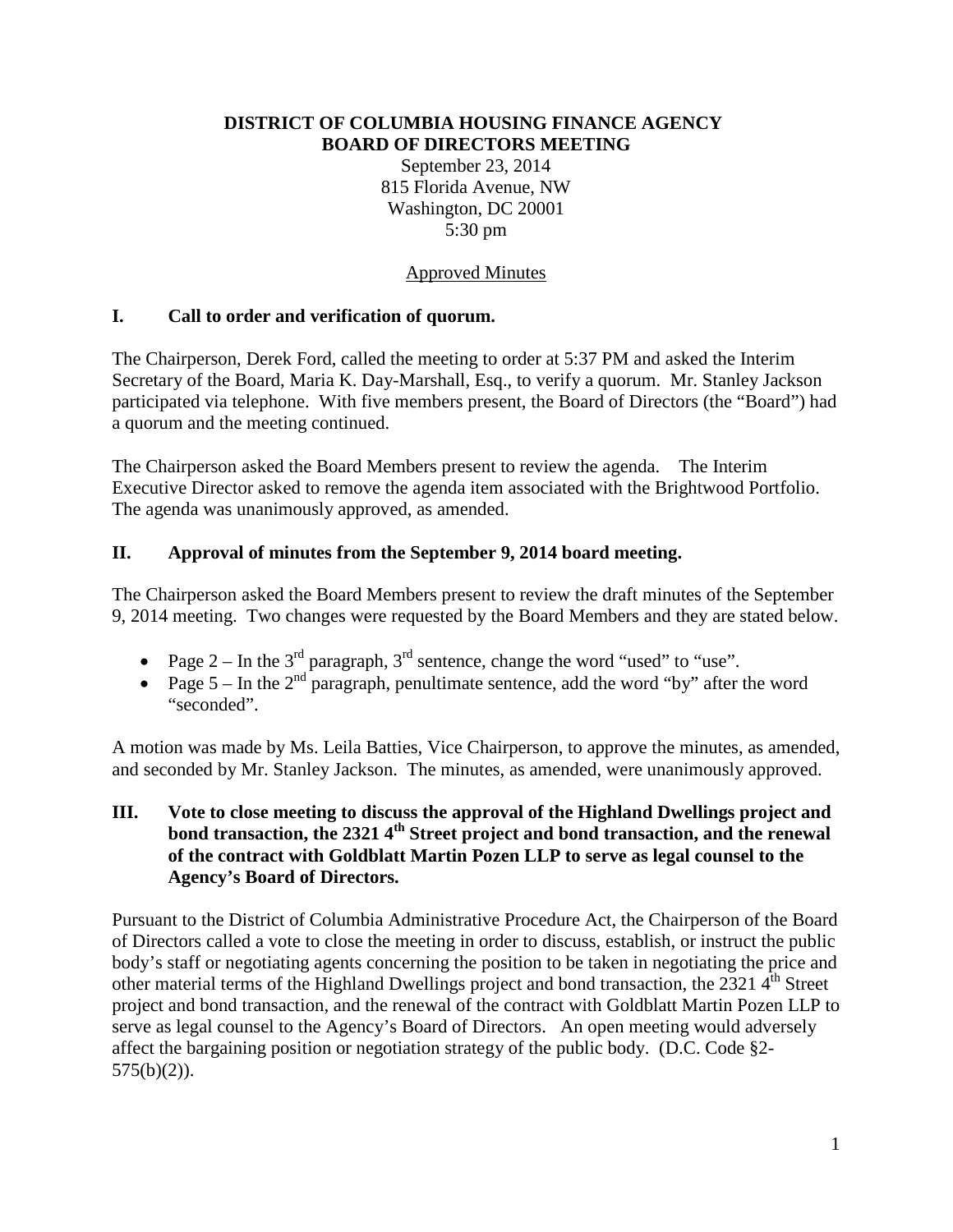A motion to close the meeting was made by Ms. Batties, Vice Chairperson, and seconded by Mr. Charles Lowery, Jr. The motion was approved by voice vote. The Chairperson moved the meeting into a closed session at which time the DCHFA staff presented the matters to the Board of Directors, and the Board of Directors asked questions regarding the matters presented.

## **IV. Re-open meeting.**

The Chairperson reopened the meeting at 6:17 PM.

## V. **Consideration of DCHFA Final Bond Resolution No. 2014-13 for Highland Dwellings**.

Ms. Day-Marshall, Interim Secretary to the Board, introduced the resolution to the Board for their consideration. Ms. Day-Marshall then introduced Mr. Anthony Waddell to present the matter to the Board. Mr. Anthony Waddell then asked that Mr. Ed Pauls, the Senior Development Officer on the transaction, present the matter to the Board. The development team present included Steve Green, DC Housing Authority, Kerry Smyser, DC Housing Authority, Thomas Jones, DC Housing Authority, and Nydia Pouyes, Ballard Spahr (DC Housing Authority's counsel).

The Highland Dwelling project consists of the acquisition, substantial rehabilitation of the existing units and the new construction of a multi-family apartment complex. The property was originally constructed in 1942 and is located in the Washington Highlands neighborhood at 400 Atlantic Street, Southeast. The existing 208-unit, 59-building complex is currently in poor condition. An infusion of about \$196,000 per unit in capital improvements, including significant site improvements, will greatly improve the living condition of the property's current and future occupants.

The total development cost of approximately \$64.35 million will be financed with short- and long-term tax-exempt bonds; low income housing tax credit equity; grants from the Federal Government; DC Housing Authority program funds; and deferred developer fees. The project will be operated as public housing, and the units will be subsidized by the Moving to Work subsidy and Annual Contributions Contract (ACC) funds.

The bedroom mix is as follows: 51 one-bedroom units, 79 two-bedroom units, 51 three-bedroom units, six four-bedroom units, 10 five-bedroom units, and 11 six-bedroom units, for a total of 208. All units will meet the 40 percent at 60 percent of AMI test for both bonds and tax credits.

The closing is targeted for the end of the month.

Questions asked by the Board of Directors included the following:

• Please discuss the time that has lapsed since the residents were relocated and how long it will take for the residents to be able to return to the property. The development team responded that on average the tenants will have been relocated from their homes for two years or less. The development team stated that they are committed to having all of the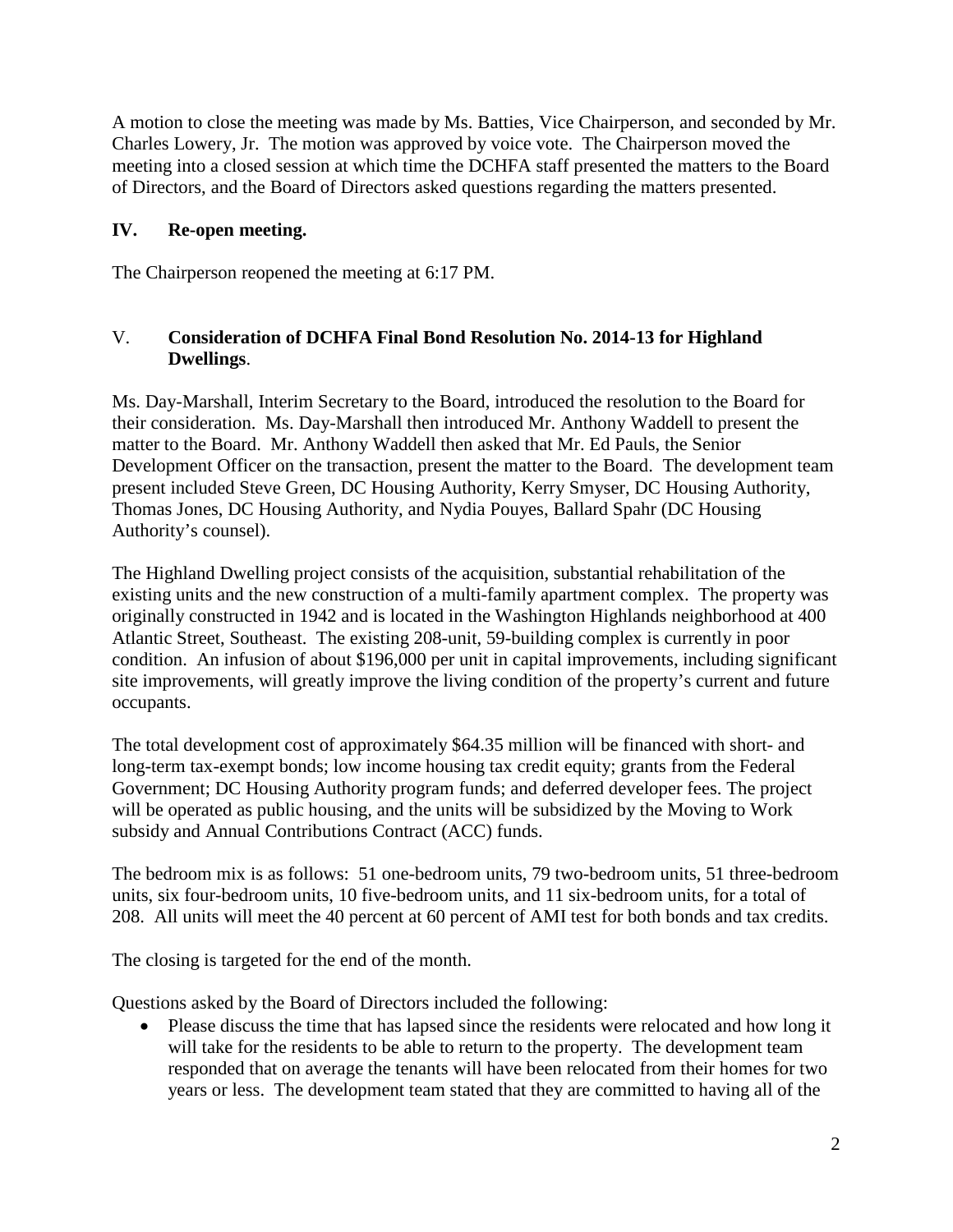residents that lived on the site move back to the renovated site. Anecdotally, the development team stated that some residents that were relocated to other DC Housing Authority owned properties are happy in their new homes and they may not return to Highland Dwellings. The DC Housing Authority holds monthly resident association meetings and about 30 residents attend the meetings. Also, the DC Housing Authority maintains a list of all residents that were relocated off the site and will reach out to them as the site is renovated.

- How much has the DC Housing Authority spent on the project already? The development team responded that the funds already spent are mainly federal dollars and those funds are a direct investment into the project.
- Please discuss the relocation expenses. The development team responded that approximately \$2,900 per unit is allocated for relocation, and that the remaining relocation budget will be enough to cover the relocation expenses. The relocation budget will generally pay for moving expenses and transportation costs.
- Please discuss the tenant services. The development team responded that there will be a community garden, health and wellness activities, after school programs, food drives, and clothing drives.
- Will there be any solar panels? The development team responded no, not at this site.

A motion to approve the transaction was made by Ms. Batties, Vice Chairperson, and seconded by Mr. Lowery, Jr. The Interim Secretary called the roll, and the motion carried with 5 votes in the affirmative.

# **VI. Consideration of DCHFA Final Bond Resolution No. 2014-14 for 2321 4th Street.**

Prior to consideration of DCHFA Eligibility Resolution No. 2014-11 for the approval of Beacon Center, Ms. Leila Batties, Vice Chairperson, stated that Holland & Knight, LLP represents H Street CDC and that she receives no personal benefit from the relationship, and asked that the Board of Directors vote to waive the perceived conflict. Mr. M. Craig Pascal made a motion to allow Ms. Batties to vote on the matter and Mr. Stanley Jackson seconded the motion. By voice vote, the motion was approved.

Mr. Pascal stated that BB&T has a depository relationship with H Street CDC; however, he is not personally involved with the transaction and receives no benefit from the relationship. Consequently, Mr. Pascal asked that the Board of Directors vote to waive the perceived conflict. Ms. Batties, Vice Chairperson, made a motion to allow Mr. Pascal to vote on the matter and Mr. Lowery, Jr. seconded the motion. By voice vote, the motion was approved.

Mr. Jackson stated that H Street CDC is an investor in another project with him and that he has no involvement in this project. He asked that the Board of Directors vote to waive the perceived conflict. Ms. Batties, Vice Chairperson, made a motion to allow Mr. Jackson to vote on the matter, and Mr. Pascal seconded the motion. By voice vote, the motion was approved.

Ms. Day-Marshall, Interim Secretary to the Board, introduced the resolution to the Board for their consideration. Ms. Day-Marshall then introduced Mr. Anthony Waddell to present the matter to the Board. Mr. Anthony Waddell then asked Mr. Ed Pauls, the Senior Development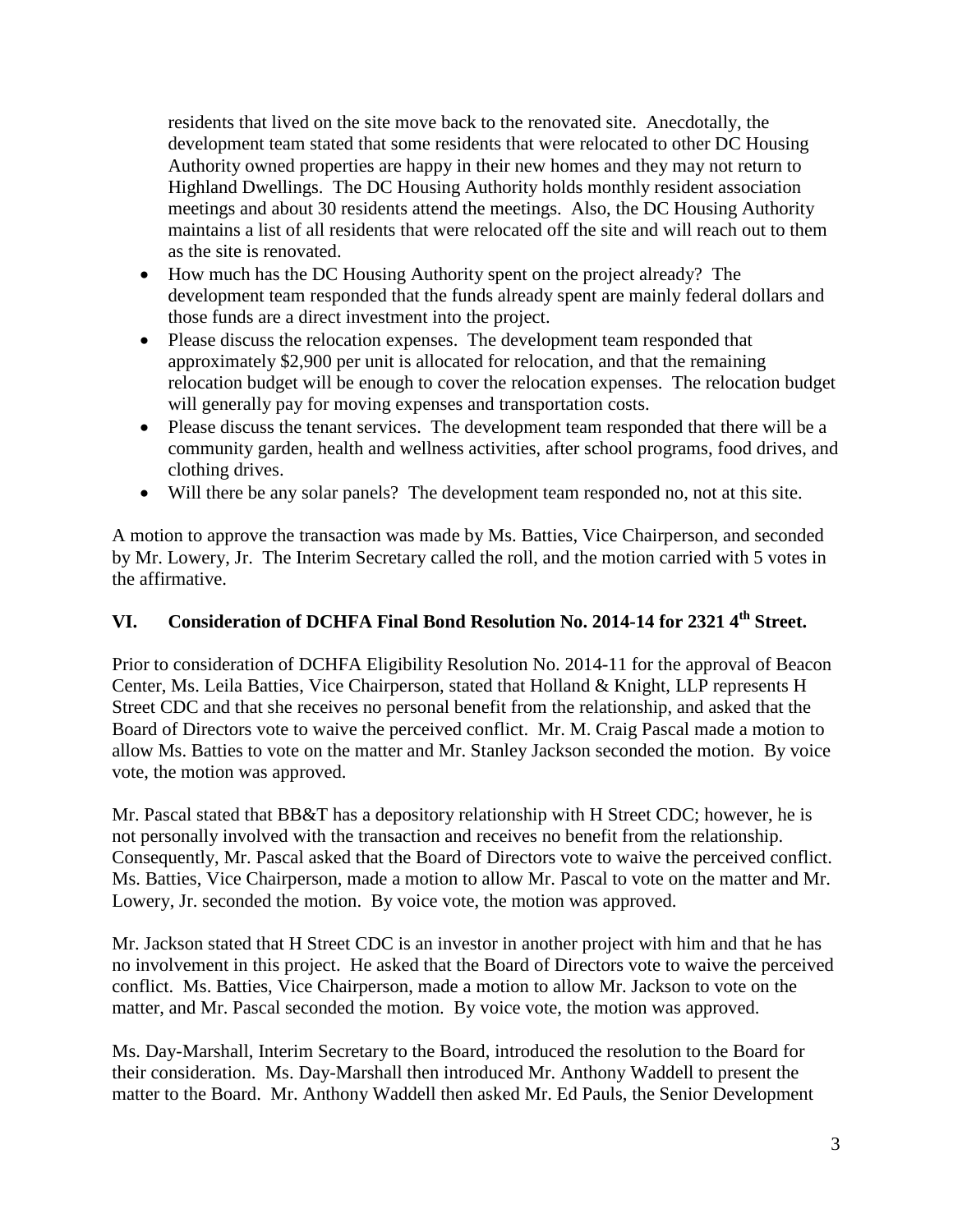Officer on the transaction, to present the matter to the Board. The development team present included Kenton Drury, E&G Group, Melissa Steele, E&G Group, Kenneth Brewer, H Street CDC, Eric Jones, H Street CDC, Johann Lashley, H Street CDC, and Kynai Johnson, Latin American Youth Center.

The project consists of the acquisition and construction of a five-story building containing 116 residential units and approximately 5,000 square feet of retail space on the ground floor. The project will be located at 2321 4th Street, Northeast, in the Edgewood neighborhood of Washington, D.C.

The total development cost of \$32.3 million will be financed with tax exempt bonds, low income housing tax credit equity, a loan from the Department of Housing and Community Development (DHCD), a grant from the Department of Behavioral Health, a loan from the sponsor, and a loan from the current developer. There will be a Local Rent Supplement Program (LRSP) contract for 20 units of permanent supportive housing. The other 96 units will not be subsidized.

The bedroom mix is as follows: four studios, 70 one bedrooms, 38 two bedrooms, four three bedrooms, for a total of 116 units. All units will meet the 40 percent at 60 percent of AMI test for both bonds and tax credits.

The closing is targeted for the end of the month.

Questions asked by the Board of Directors included the following:

- Please discuss the parking and the bicycle spots. The development team responded that there are 32 parking spaces and 60 bicycle spots. The Board of Zoning Adjustments allowed the reduced parking requirement because of the site's proximity to the metro.
- Please discuss the Latin American Youth Center's role. The development team responded that the LAYC assists youth through transitional housing and extended housing programs. The LAYC youth can also receive case management services, attend life skills classes and other health and wellness classes.

The Board of Directors asked the development team to ensure the inclusive advertising and marketing of the project.

A motion to approve the transaction was made by Mr. Pascal and seconded by Mr. Jackson. The Interim Secretary called the roll, and the motion carried with 4 votes in the affirmative. Ms. Batties did not vote on the matter, as she had to leave the meeting prior to the vote.

VII. Consideration of DCHFA Resolution No. 2017-07(G) regarding the renewal of a contract with Goldblatt Martin Pozen LLP to serve as legal counsel to the Agency's Board of Directors.

A motion to approve the transaction was made by Mr. Jackson and seconded by Mr. Lowery, Jr. The Interim Secretary called the roll, and the motion carried with 4 votes in the affirmative.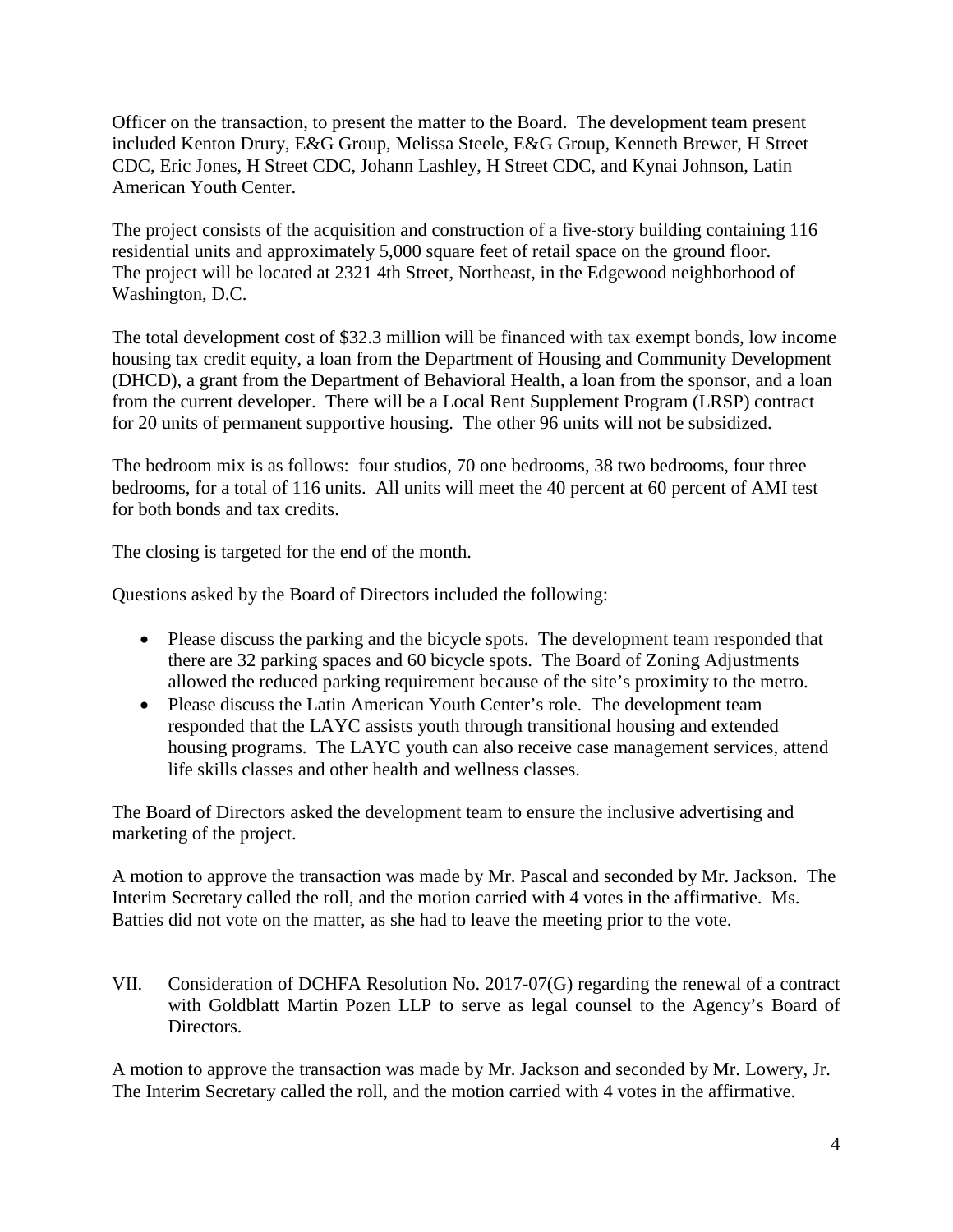# **VIII. Vote to close meeting to discuss the Agency's Fiscal Year 2015 Budget.**

Pursuant to the District of Columbia Administrative Procedure Act, the Chairperson of the Board of Directors will call a vote to close the meeting in order to discuss the Agency's Fiscal Year 2015 Budget which includes matters regarding the employment and compensation of government appointees, employees, or officials. An open meeting would adversely affect the employment and compensation related issues affecting the Agency. (D.C. Code §2-575(b)(10)).

A motion to approve the transaction was made by Mr. Jackson and seconded by Mr. Lowery, Jr. The motion was approved by voice vote.

## **IX. Re-open meeting.**

The Chairperson reopened the meeting at 8:00 PM.

# **X. Consideration of DCHFA Resolution No. 2014-08(G) for the approval of the Agency's Fiscal Year 2015 Budget.**

A motion to approve the transaction was made by Mr. Pascal and seconded by Mr. Jackson. The Interim Secretary called the roll, and the motion carried with 4 votes in the affirmative.

## **XI. Interim Executive Director's Report.**

- Coalition for Nonprofit Housing and Economic Development (CNHED) Event On October 23, 2014 there will be an event honoring Bob Pohlman, the Executive Director of CHNED. The Interim Executive Director asked Board Members to let her know if they would like to attend.
- Update on HomeSaver Program A recent U.S. Treasury report was shared with the Board of Directors and Ms. Carisa Stanley, Director, Single Family Programs, explained the report to the Board of Directors. In addition, the DCHFA staff will be briefing Councilmember Anita Bonds on Monday, September 29, 2014, on the HomeSaver Program – Phase II – Tax Lien Extinguishment Program. Also, Councilmember Jim Graham sent a letter to the DCHFA in support of the program.
- The Metro Village Groundbreaking will be held on September 24, 2014, at 9:30 am.
- The DCHFA management team will attend management training on September 25, 2014.
- Congratulations and accolades were provided to Ms. Stanley who accepted a new position and will be leaving the Agency at the end of the month.

## **XII. Other Business.**

- Real Estate Consultant RFP The RFP closed on September 26, 2014.
- RFP for Security Services at Parkway Overlook A spreadsheet of the submitted proposals was distributed to the Board of Directors.